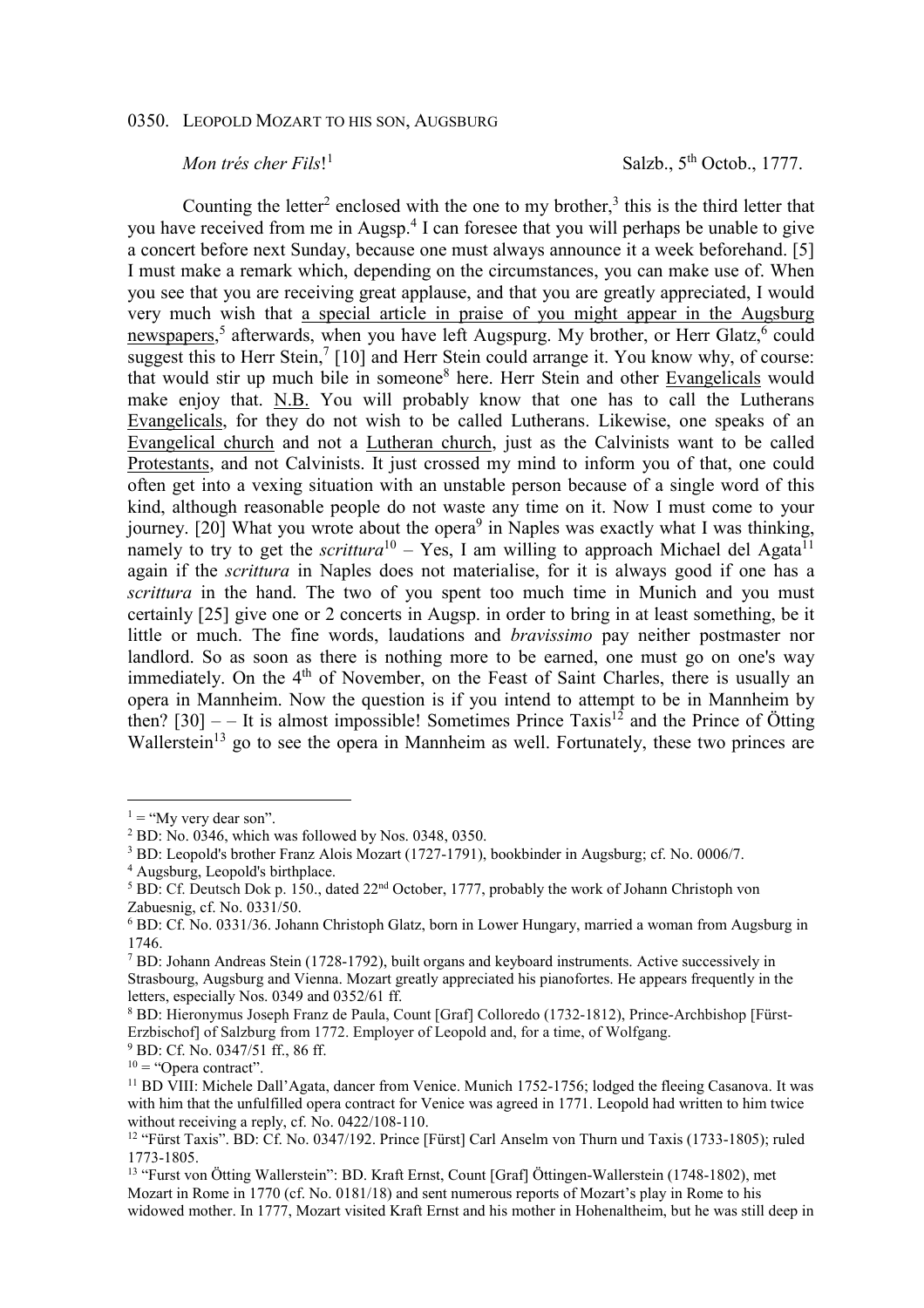not far from Augspurg – – so you should not stay in Augspurg longer than absolutely necessary, unless you see a clear advantage for yourselves, for the opera that is now being performed in Mannheim, [35] in fact only for St. Charles' Day, will then be performed again during Carnival. So if you were highly regarded at Prince Taxis' court, you should not tear yourself away abruptly, precisely for this reason, for you will still see the opera anyway. Nor is it possible to entertain thoughts of going from Wallerstein to Würzburg<sup>14</sup> beforehand if [40] you want to be in Mannheim on the 4<sup>th</sup> November; rather, you would have to hurry from Wallerstein to Mannheim as the crow flies, which is quite a way. It will be a distance of something around 20 miles,<sup>15</sup> which would be 2 days' journey. Mama will find it on the post chart.<sup>16</sup> A lot depends on whether the road is good and whether he departs from the route often.

[45] From Wallerstein it will only be 15 miles to Würzburg, and from Würzburg also 15 miles to Mannheim. Now the days are short; you must always try to leave early in the morning so as not to have to travel into the night. You could find out about this in more detail from good friends; especially, I think, from the postmaster, where my brother's daughter<sup>17</sup> is very well known, [50] and where you may perhaps be able to get letters for Prince Taxis' court. There is no need to be too open about your journey when speaking to strangers staying in your inn, for there are many adventurers and rogues. On no account forget to ask Prince Taxis and Prince Ötting Wallerstein for letters of recommendation for Mannheim. [55] At your departure, I was not able to speak to you about 1000 necessary things because I was ill, confused, vexed, downcast and very despondent; in addition, speaking caused me great pain in the chest and I had much to think about and organise because of the packing and the loading in the morning. Otherwise I would have said to you that you should look for a copyist as soon as you reach Munich [60] and likewise in every place where you spend some time.

For you must also try to do something with your composing, and that happens when one has some symphonies and divertimentos copied out and ready so that one can present them to a prince or other music lover. [65] The copying has to be done in such a way that the copyist writes out at least the *violino primo* or another main part at home<sup>18</sup> with you; you can then give him the rest to take home with him. Now, you actually must have something ready for Prince Taxis. You could thus quickly give the oboe, horn and viola parts of 6 good symphonies to one or |: so that it goes faster :| more copyists to write out. [70] This way you can then hand over the symphony from the court copy to the Prince, and you will still have the duplicated violin and bass left over to you from the court copy for another opportunity of that kind, perhaps in Würzburg, and only the oboes, horns and viola are needed on top of that. Divertimentos are faster to copy, [75] although they have many parts, and are long. Enough! You must look for a copyist quickly everywhere, otherwise you lose a lot! Otherwise, what use to you is all the music that you have with you? – – You cannot wait until a music-lover gets them copied and then says thank you for it, and nothing more. Having it written out from the score every time is too toilsome [80] and 1000 errors

mourning for his wife. Kraft Ernst developed a passion for the music of Joseph Haydn, with whom he exchanged correspondence.

<sup>&</sup>lt;sup>14</sup> BD: Würzburg, seat of the ecclesiastical and secular ruler the Prince-Bishop [Fürstbischof] of Würzburg, cf. No. 0331/106. Mozart and his mother did not in fact take this route, and visited neither Ansbach, Mergentheim, nor Würzburg.

<sup>&</sup>lt;sup>15</sup> 1 "Meile" in the 18<sup>th</sup> century in Bavaria and Austria is usually given as 7.4 km. The actual distance Wallerstein – Mannheim is over 200 km.

<sup>&</sup>lt;sup>16</sup> BD: A map showing the post stages.

<sup>17</sup> BD: Mozart's cousin Maria Anna Thekla Mozart (1758-1841), known in Mozart's letters as his "Bäsle" ["little cousin"]. Cf. No. 0348/41-42.

<sup>&</sup>lt;sup>18</sup> BD: A precautionary measure: copyists were known to make their own copies of as yet unknown works and sell them.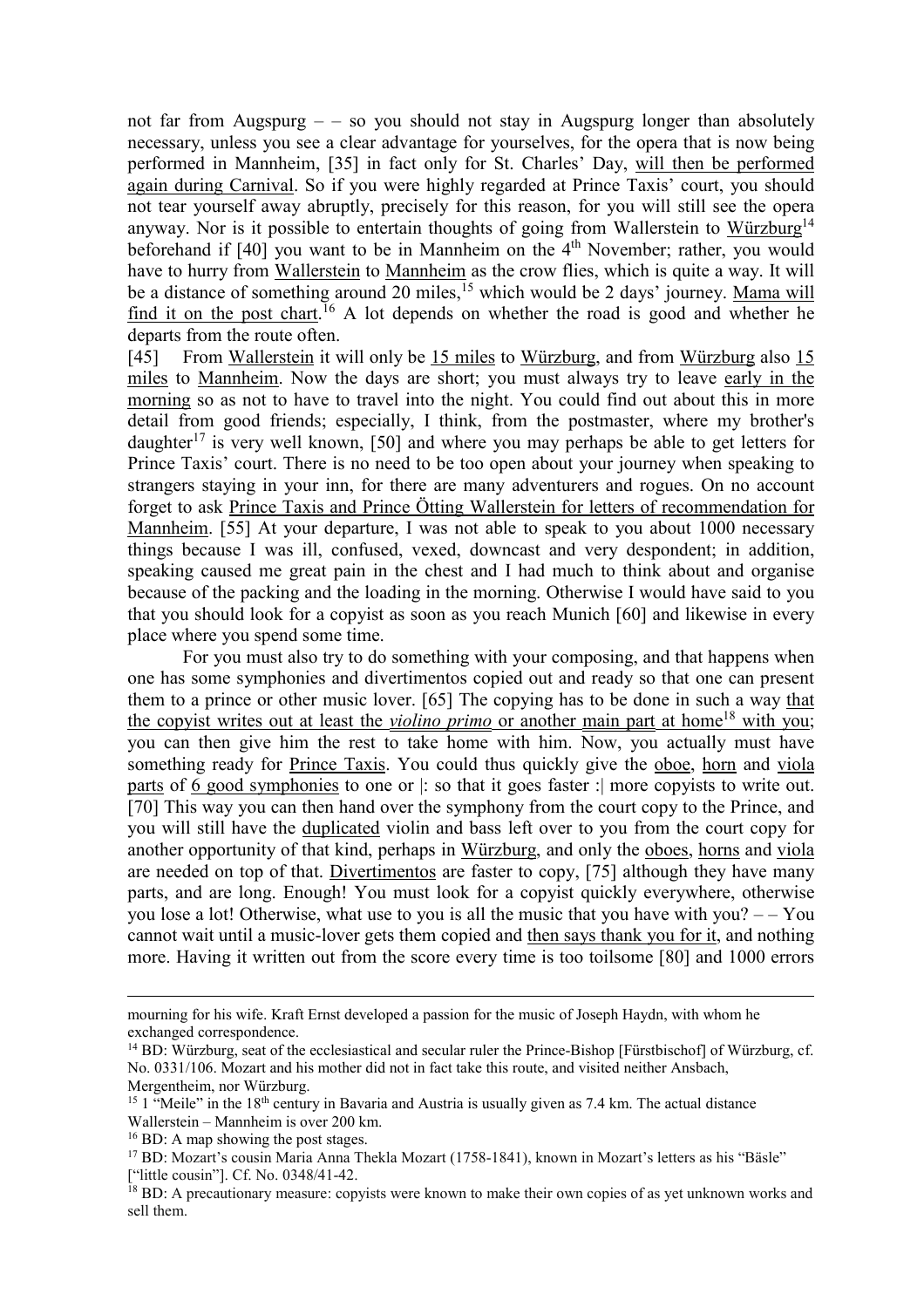will creep in, and then one would have to have the copyist in one's house all the time. To write out the main part, he can come a couple of mornings, when you are at home anyway, and write the rest at home. This is simply necessary; for example, you could give something to Herr von Obladen<sup>19</sup> in Augsp. right away, and he would, of course, have to give you a present for it. [85] He has symphonies by you, which Herr Ranftel<sup>20</sup> sent to him, but they will certainly never have performed them well. Now, however, it is increasingly urgent to have something for Prince Taxis.  $-$  and if the oboe concerto<sup>21</sup> were written out, it would bring in something for you in Wallerstein, because of Perwein.<sup>22</sup> The esteemed Imperial Prelate in Kaysersheim<sup>23</sup> would also reward you well for music. [90] There you have the advantage, which is not small, that you would not need to spend anything on food and drink etc., for the landlords' accounts also tear the moneybag. Now you have understood me. These are the preparations which are most necessary, which affect your interests: all other compliments and visits etc. are only secondary things, if it can be done easily without [95] neglecting the main thing, which brings something in. All efforts have to go into bringing in money, and every care taken to spend less, as far as is possible, otherwise one cannot travel with honour, yes, otherwise one even remains in one place and gets oneself into debt.  $-$ One will at length find copyists everywhere, of course. Beforehand, one must have him show something he has written, [100] and also look at the paper, so that it does at least resemble the other paper a little. In brief! One has to keep everything in mind!, so that no major mistakes result, and this happens when one has one's head properly between the ears. – – Now something else occurs to me. You have the large Latin prayer book, which is very useful to you,  $[105]$  not only because all Psalms and other church texts are in it  $-$  – Mama has the German of the Psalms in her large Officium – – but it is also of service to you as exercise in the Latin language if you occasionally, as a change, pray prayers from it morning and evening. The prayers are easy to understand, there are also prayers for Confession and Communion etc. in it. [110] If you have too few handkerchiefs, Augsp. is perhaps the best place to buy half a dozen or a dozen, but no blue ones, which lose their colour or which rough up your nose. In addition, linen will be cheapest and best in Augsp. for having two pairs more, or at least one pair, of drawers<sup>24</sup> made. The scores which have not yet been bound<sup>25</sup> [115] will be bound quickly for you quickly my brother.<sup>26</sup> But you must say that they do not have to be trimmed. In Augsp., my brother or his daughter or wife |: to all of whom I commend myself :| will certainly help you with packing. – – Esteemed Baron Dürnitz<sup>27</sup> was certainly not in Munich?  $---$  you would also have been able to make good use of the money for the journey. [120] How much did you have to pay at Herr Albert's?<sup>28</sup> – – – The preludes<sup>29</sup> for Nannerl are incomparable! She kisses you a million times in return; and she already plays them very well.

 $\overline{a}$ <sup>19</sup> BD: Cf. 0051/18. Dr. jur. Peter Obladen (1717-1801), previously librarian at the monastic foundation Zu den Wengen, now cathedral vicar in Augsburg and librarian to the Prince-Bishop [Fürst-Bischof].

<sup>&</sup>lt;sup>20</sup> BD: Either Matthias Ranftl, established merchant in Salzburg, or one of his sons, Franz Ranf[f]tl, merchant, and Rupert Ranf[f]tl, Benedictine priest.

<sup>21</sup> BD: Probably KV 314 (285d).

<sup>&</sup>lt;sup>22</sup> BD: The oboist Marcus Berwein, an old acquaintance of the Mozarts. Was member of the court music in Wallerstein 1776-1781, but fled because of debts and took instruments with him.

<sup>23</sup> BD: Kaisheim.

<sup>24</sup> BD: Underclothing for Wolfgang. His mother had forgotten hers, cf. No. 0358/55-56.

<sup>&</sup>lt;sup>25</sup> BD: Scores which Wolfgang had taken with him, or which Leopold had sent onto him.

<sup>&</sup>lt;sup>26</sup> BD: Leopold's brother Franz Alois Mozart (1727-1791), bookbinder in Augsburg; cf. No. 0006/7.

<sup>27</sup> "H: Baron Dirnitz". BD VIII: Thaddäus Wolfgang von Dürniz (1756-1807). He owed the Mozarts money.

<sup>&</sup>lt;sup>28</sup> BD: Leopold never got this often-requested information. Franz Joseph Albert (1728-1789) was the landlord of the inn "Zum Schwarzen Adler" ["The Black Eagle"], where the Mozarts had stayed on a number of occasions. The keyboard competition between Mozart and Ignaz von Beecke (cf. No. 0110/7) took place there in the winter of 1774/75. His idea for raising support for Mozart is outlined in No. 0339/36 ff. 29 BD: Cf. No. 0337/126.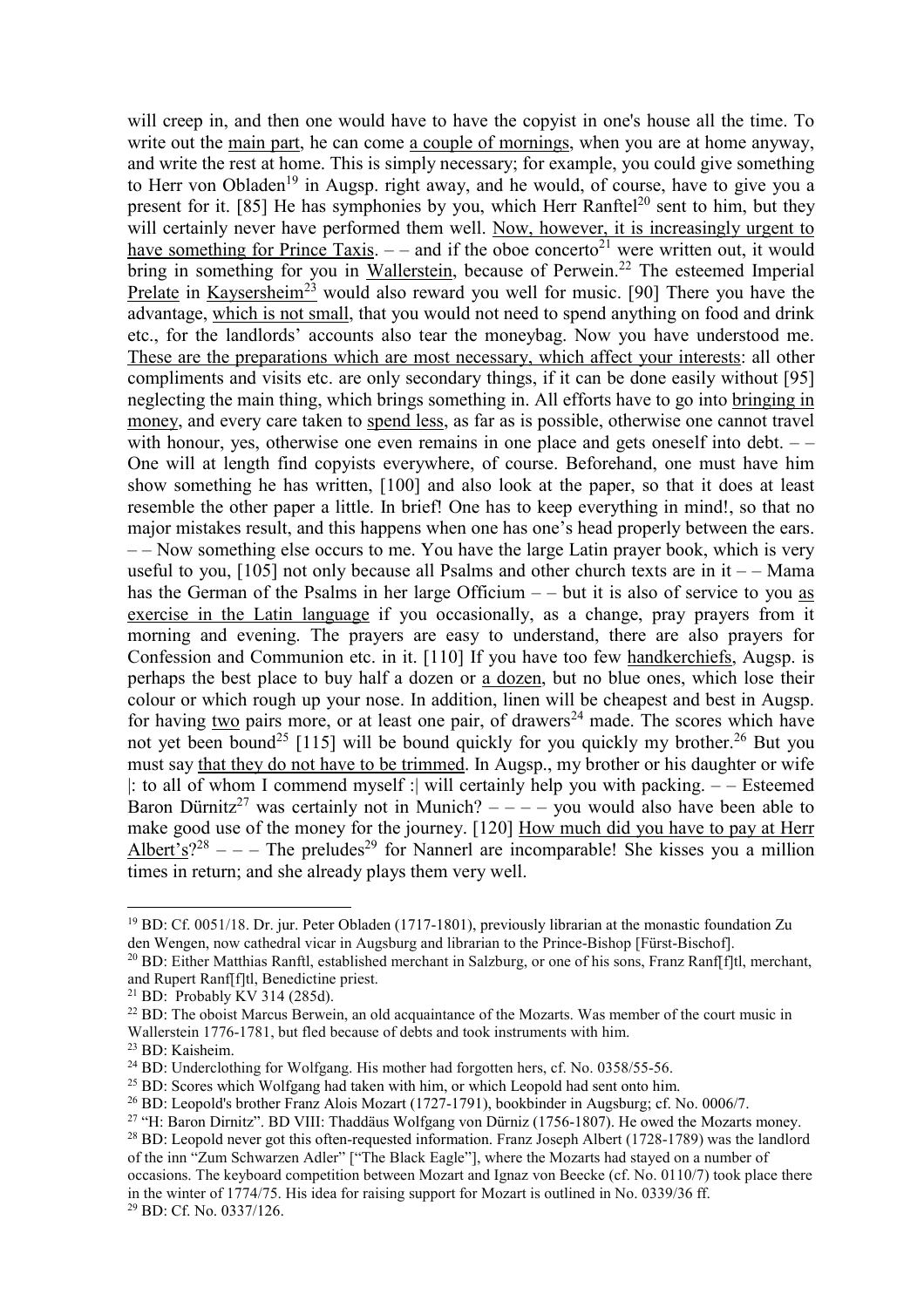With the next post, I will write to Venice<sup>30</sup> and see if you can perhaps get the opera for the *Ascensa*.<sup>31</sup> Missliwetcek<sup>32</sup> told me<sup>33</sup> with the greatest joy that, [125] contrary to expectations, he had the pleasure of seeing you and also Mama, *la quale*, he writes, *è veramente una Signora di garbo degna del Sgr Mozart*. <sup>34</sup> He informed me that he is now sending to the Archbishop 12 symphonies and 6 quintets *con oboe obbligato*, and asks me to be attentive getting them performed, [130] and also to see that the Archbishop remembers him because of the previous and the present music: *procuri di ramentar all' Principe la Musica vecchia, e moderna, che gli mando, per interesse mio. sono viaggiatore &c:*<sup>35</sup> He also writes at the end: *alla Sgra: Figlia manderò delle Suonate per Cembalo*. 36

I now want to see how things will go with the hoped-for *scrittura* from Naples,<sup>37</sup> [135] and in the meantime try for the *scrittura* for the *Ascensa*, for it is time to think further. If you will only make efforts to move on in the meantime, and if you are able to obtain a good reception in Mannheimm or elsewhere, this in no way hinders making a journey to Italy, if not immediately, then soon, since every great lord who truly loves music [140] considers himself honoured if someone in his service achieves fame. The next letter that I write I will send franco<sup>38</sup> to my brother's address in Augsp. He will know your route, if you should be gone, and send it on, yet I believe it will still reach you in Augsp. In my opinion, you should not worry yourself [145] regarding the opera in Manheim, since you can see it in Carnival, but you must not miss Prince Taxis on his estates, and there you must steer your course according to the circumstances. I will write to you another time about how you have to approach the matter in Manheim. We have still not seen anything of the Schuster *duetto*,<sup>39</sup> perhaps they are coming with [150] today's post coach.

We find ourselves, praise God, in good health! And then I would be even healthier if I were one of those carefree fathers who can forget wife and child in 3 weeks. I could not do that in 100 years, yes, as long as I live. I and Nannerl kiss you a million times and I am, alive and dead, [155] as always your sincere husband and father,

Mozart.

For some things I receive no answer, and both of you will observe that I give you answers for everything. Why?  $-$  Because I, when I have written the most pressing things, then lay your letter down in front of me – read it through, and, whenever something comes up, I reply to it. Furthermore, there is always a piece of paper lying on my table; [160] whenever anything occurs to me that I should write to you about, I note it in a few words.<sup>40</sup> Then, when it comes to writing the letter, it is impossible for me to forget anything.

Herewith I send you a rather large letter with music.<sup>41</sup> I could not overrule my heart and not send these things to you. One occasionally has the opportunity [165] to write such things, and they are indeed always good models.

<sup>30</sup> BD: To Michele Dall'Agata, cf. line 22. There is no known reply.

 $31$  BD: The main theatre season in Venice around Ascension Day.

<sup>&</sup>lt;sup>32</sup> BD: Joseph Mysliveček (1737-1781), composer. He met the Mozarts in 1770 in Bologna, where he was working on an opera (cf. No. 0171/39); Mozart visited him in hospital in Munich in 1777 on his way to Paris, cf. No. 0347/2.

<sup>33</sup> BD: No. 0349a, lost.

 $34 =$  "who is truly a lady of elegance worthy of Herr Mozart." BD: The visit is mentioned in No. 0347/105 ff.  $35 =$  "See that you remind the Prince of the old and the modern music that I am sending to him, for my sake. I am a traveller etc."

 $36 =$  "I will send your esteemed daughter some sonatas for harpsichord."

 $37$  BD: *scrittura* = contract to compose an opera. For Naples: cf. No. 0347/39 ff.

 $38$  = Postage paid.

<sup>39</sup> BD: A running story. Cf. Nos. 0345/62-63; 0349/80 ff.

<sup>40</sup> BD: A recommendation Leopold made on several occasions.

<sup>&</sup>lt;sup>41</sup> BD: Cf. No. 0357/51-52. Probably the volume, almost entirely in Leopold hand, containing KV Anh. 75-88 and now in the British Museum.